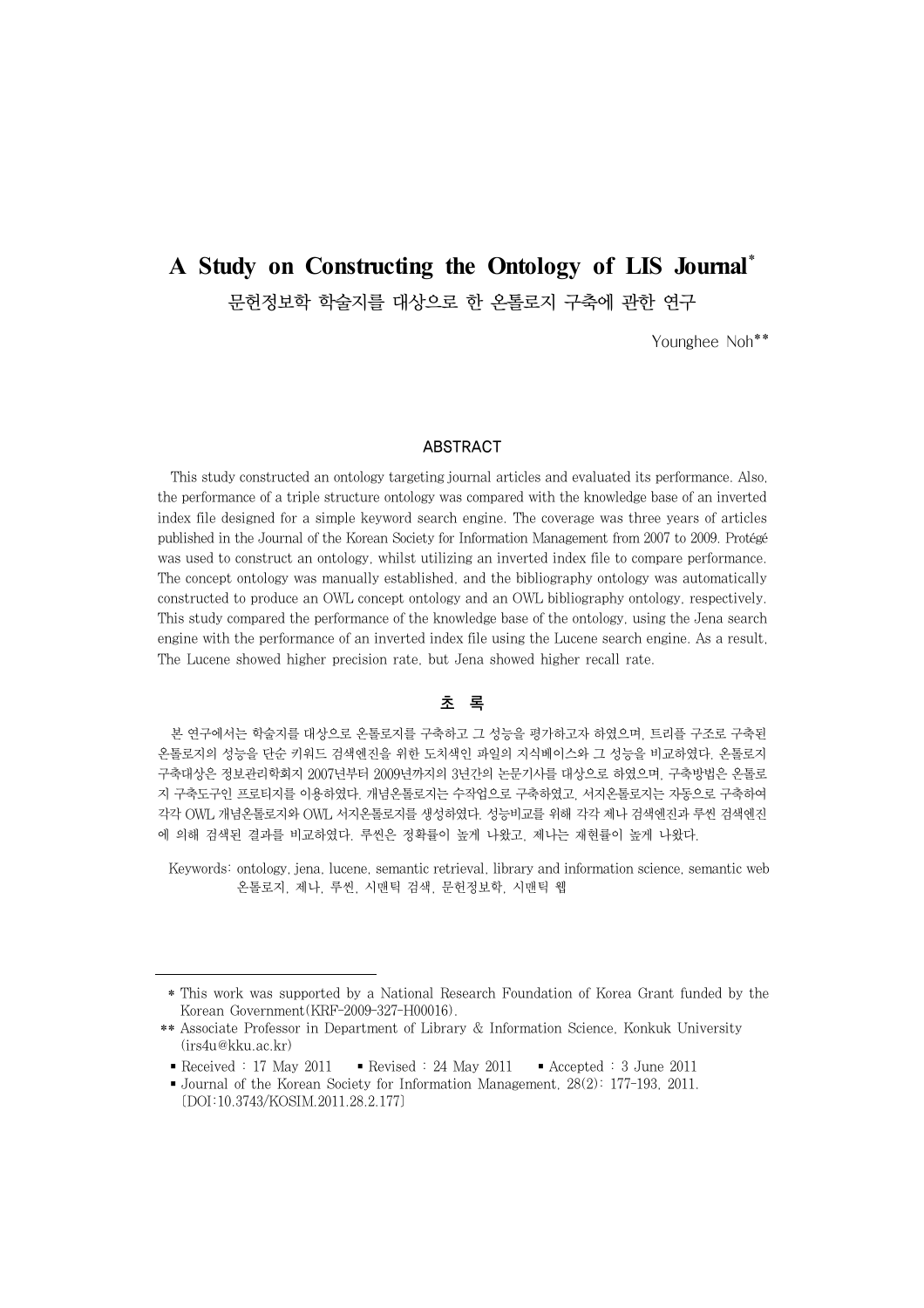## 1. Introduction

#### 1.1 Research Goals and Needs

Today's Internet system is undoubtedly the outcome of many people's efforts; but, in the beginning, it was the effort of one person, Tim Bernes-Lee. He founded the World Wide Web as a tool that could instantly exchange information for collaborative research projects amongst physicists spread across numerous continents and different universities or research labs. It could also be said that when Tim Berners-Lee suggested the Semantic Web, he was aiming to initiate the next stage of the web; it is the most promising next generation web technology that could expedite the 2nd information technology revolution.

The Semantic Web is a new technology created to provide efficient retrieval, integration and re-use of information by constructing the knowledge base from machine-readable definitions among the terms. Constructing Semantic web requires various key technologies and conceptions such as the Uniform Resource Identifier (URI) system that endows unique, fixed identification of the source; data elements that could prevent conflicts of meaning in the elements produced in individual information institutions; Resource Description Framework (RDF) schema that are fundaments for the element relation definition of class that are applicable to such data features; DAML+OIL, a web ontology language that strengthened logical reasoning and expressiveness in the RDF schema; and Web Ontology Language (OWL) that deletes, modifies and supplements constructors.

OWL is the language that defines the warehouse of knowledge in accordance with web ontology. The warehouse of knowledge could be said a set of propositions accumulated from the inference system. The propositions not only include facts of their constituent elements but also include logically inducible facts that were not clearly defined in the ontology in sentence structure format.

However, at the moment, language resources thesauruses, dictionaries, ontologies and so on—for constructing and researching projects in Korea are limited to specific domains (for example: the areas of computing and medicine), and the methodologies are mostly experimental (Lee & Yoon 2011). Also, there is a great need for studies on developing efficient and new language resources that could be applied in various sectors of industry. Thesaurus building and ontology projects are relying on manual execution by numerous experts and specialists; however, the conflicting opinions or ambiguity of concepts found amongst those who are responsible for defining such measures has impeded tangible results in building language resources and information retrieval projects.

Furthermore, due to the specific demands of the industry, such projects tend to require massive budgets, a large pool of specialists, and quite a long development time as well. This is why there is a need to find efficient methodologies that can overcome the difficulties found in the conventional practices of the industry.

This study constructed an ontology, targeting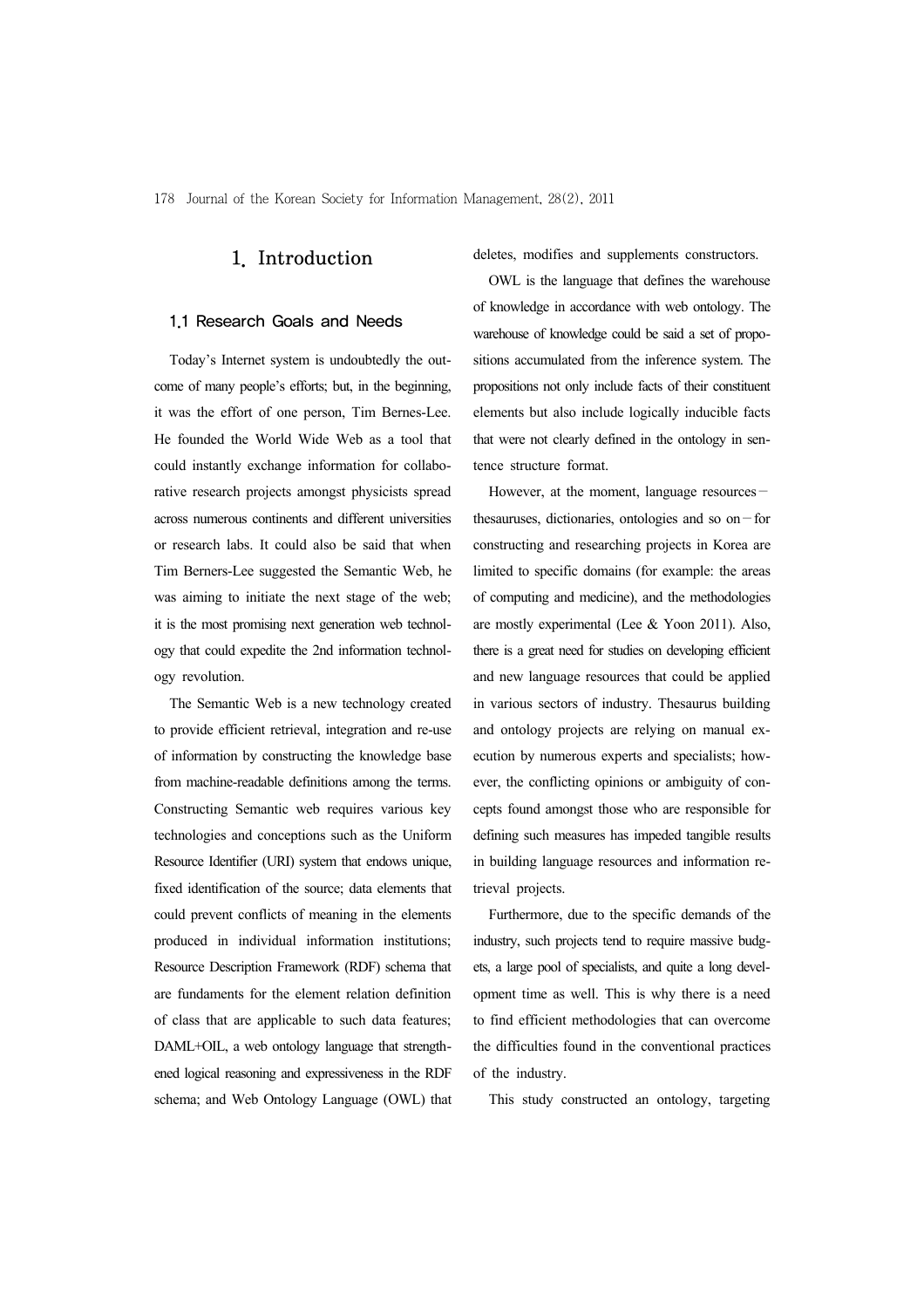scholarly journal articles, and then evaluated its performance to see whether it would be feasible to expand it and to apply it to other journals for scholarly communication. For this purpose, the current study compared the performance of a triple structure ontology with that of an inverted index file-based indexing system, which is the most widely used at the moment.

#### 1.2 Methodology

Ontology building methodology can be conducted in various ways; semantic retrieval is possible based on a triple structure ontology. The search engine implemented through this study provided knowledge retrieval of desirable results through logical inference. This can be done by expressing procedural relations added to the declarative relations based on the ontology structure. The study methodology and processing stages are detailed below.

First, this study reviewed previous scholarly research on the Semantic Web, ontology, inference schemes and relevant theoretical achievements. This review went beyond simply gathering previous concepts; it performed a comparative analysis of previous research. Second, an actual ontology was constructed. The target was three years of scholarly articles published in the *Journal of the Korean Society for Information Management* from 2007 to 2009. Protégé was used to construct an ontology, whilst utilizing an inverted index file to compare performance. The Jena and Lucene search engines were individually customized to compare performances of the constructed ontology.

## 2. Previous Studies

There have been numerous and active academic studies worldwide, including studies conducted in Korea, on the Semantic Web and ontology. When ontology was first adopted in Korea, it was mainly applied to the field of medicine (Jeong et al. 2002; Lee  $&$  Lee 2003). Lim (2004) compared keyword-based web document searches, which endowed the weight only by using term frequency information, with ontology-based web document searches, which utilized relevant feedback on the information within an ontology. Lim evaluated the performance of two factors: recall rate and precision rate. This was to prove the efficiency of hierarchical relations within an ontology in web document searches.

Lee and others (2005) and Sim (2005) presented electronic catalogue ontology modeling by using predicate logic. Their thesis conceptually expressed and manifested fundamental components for modeling by using Extended Entity Relationship (EER). Their study suggested a methodology that expressed knowledge and additional meanings only in description logic format. However, this thesis did not propose a specified and formalized process for ontology modeling, thus creating difficulties in sharing and understanding information expression.

Oh (2005) emphasized the necessity for the various ontology modeling methodologies for development of the Semantic Web and in the domestic ontology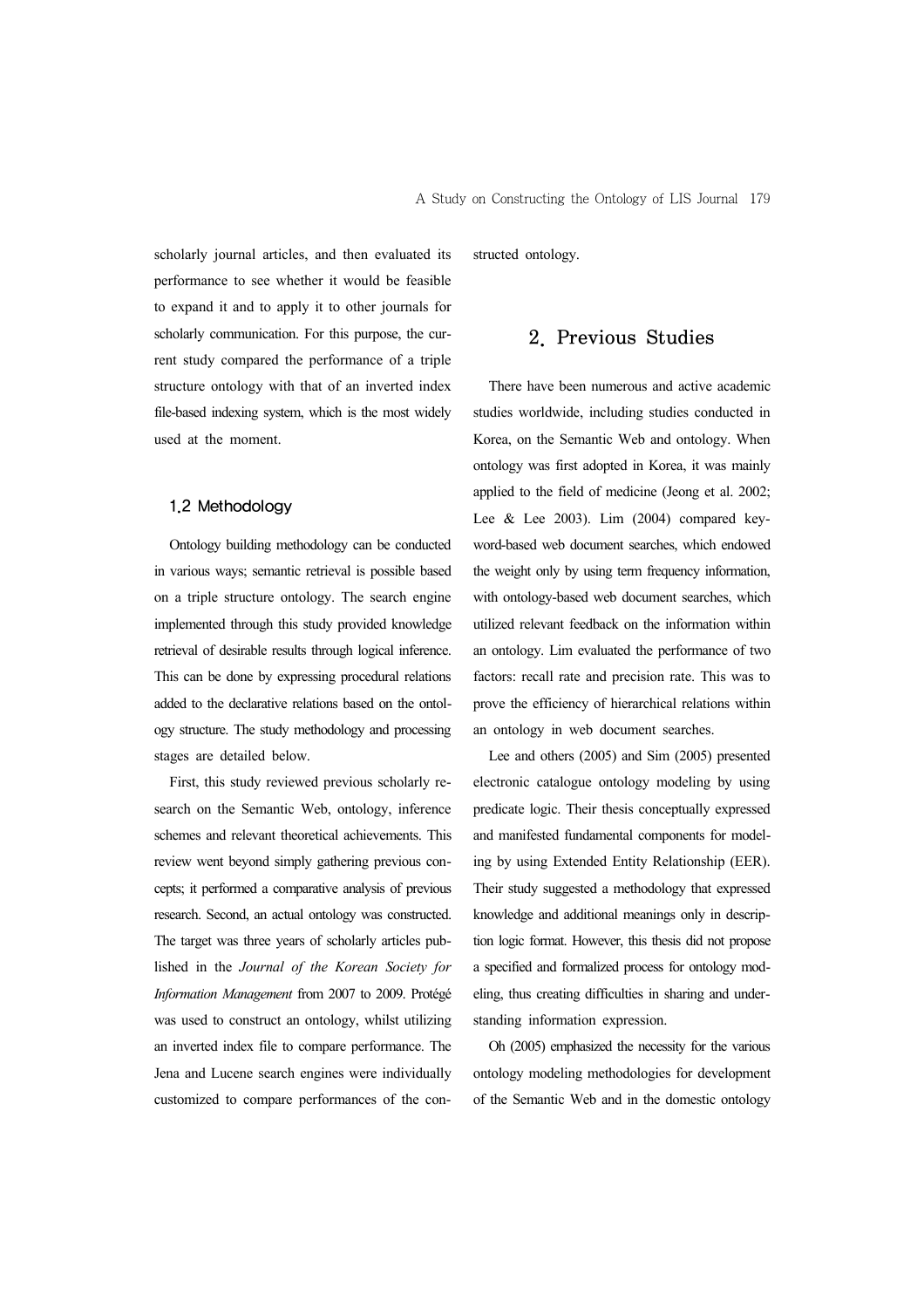field. However, Oh's study did not include suggesting an ontology modeling methodology. Then, Kim (2008) suggested a web ontology modeling methodology based on predicate logic and rule language to infer and to represent web ontology, which is the key technology in the Semantic Web application. Kim suggested a web ontology modeling hierarchy for building a web ontology as advocated by the Semantic Web, and his recommended modeling methodology expressed information based on TBox and ABox structures and the SWRL of predicate logic according to individual hierarchy level. Kim verified his web ontology performance by utilizing DL Inference of SPARQL and TopBraid.

As for the international studies, Cranefield and others proposed ontology medoling based on Unified Modeling Language (UML). However, there is a great need for a modeling methodology for knowledge inference among ontology properties, which are essential elements for expressing information in web ontology (Cranefield, Haustein, & Purvis 2001).

There was a study that provided an Ontology Definition Metamodel (ODM) based on an Model Driven Architecture (MDA) to connect ontology modeling and the Semantic Web (Djuric, Gasevic, & Devedzic 2005). They proposed four stages in ontology modeling: the meta-metamodel stage, metamodel stage, model stage and instance stage. They expressed knowledge by utilizing UML at the meta-metamodel stage and the model stage; and the result was then mapped with knowledge of OWL through ODM. However, their study showed knowledge while focusing on UML as Cranefield did in his study, lacking a provision for knowledge inference between properties, which is inconvenient because one has to readopt ODM-like language to express the knowledge.

Posada and others (2005) proposed an industrystandardized ontology modeling design by utilizing Protégé, an ontology editing tool, to a visualize massscale model; however, what they suggested was not actually an ontology modeling tool, and they only proved convenience of the mass-scale model's visualization upon adopting an ontology. Cui and others (2004) suggested an ontology methodology on the Web service's Semantic synthesis. However, their study insisted on an overall process of modeling methodology that was necessary to provide Web service rather than proposing a modeling methodology for an ontology.

As for studies on relations between concepts in a thesaurus system, Han Sang-kil's (1999, 2000) study can be cited. Han analyzed basic and additional relations between 20 thesauruses found in Korea and worldwide. With these, Han overcame the limits found amongst relations among thesauruses and concentrated on expanding such relations for the online search environment.

Kim (2001) performed an experimental study developing a thesaurus by importing term definitions. Nam (2004) expanded equivalence relation and synonym relation, which previous thesauruses had failed to capture accurately. Kim tried to further construct in-depth meaning relations among descriptors in thesauruses.

Jeong (2003) concentrated on the correlation be-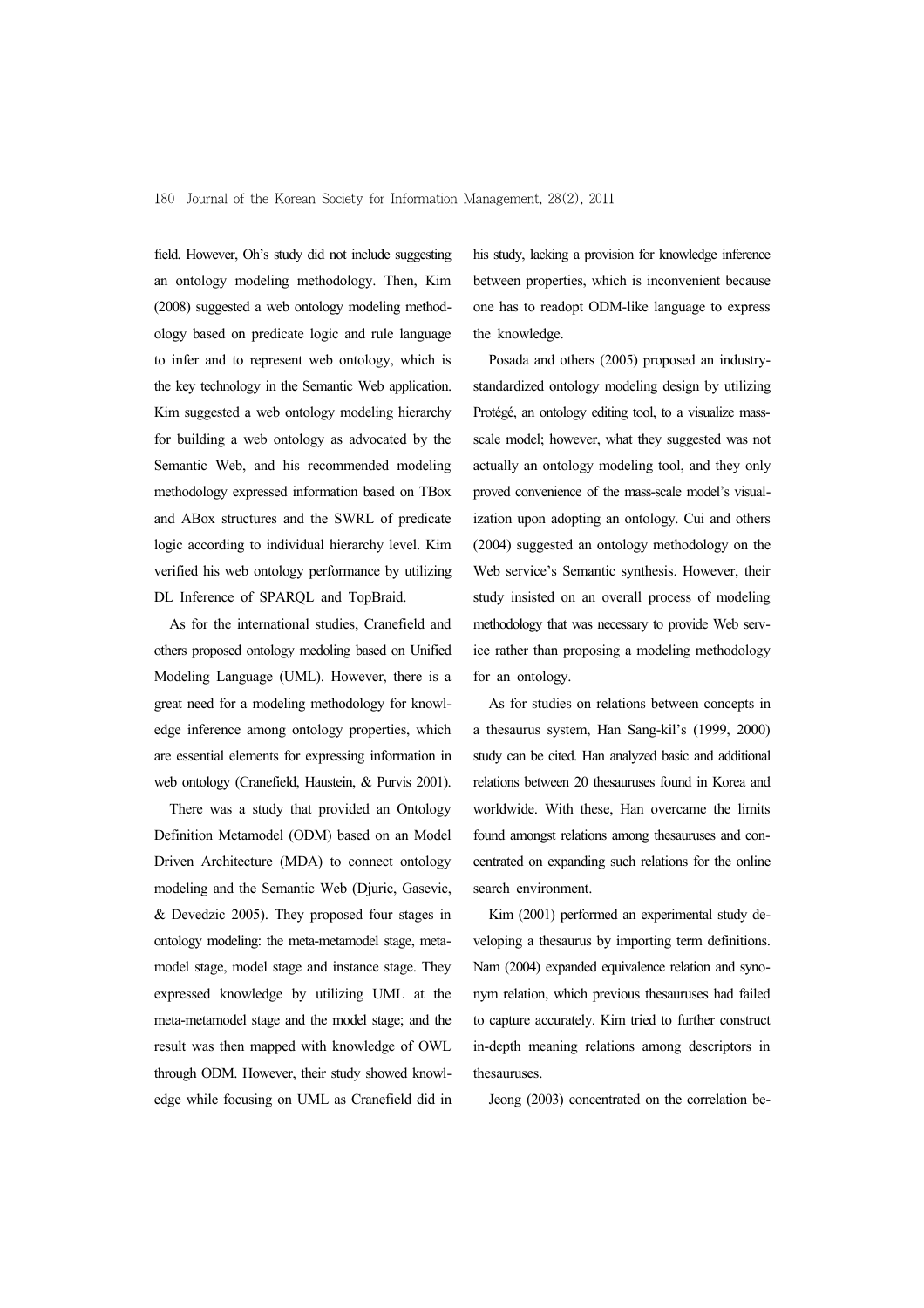tween thesauruses and ontology, and established part of the Art and Architecture Thesaurus (AAT) in Web Ontology Language (OWL), which is facet-type thesaurus. Jeong's study examined ways to define new relations between concepts that were not yet scrutinized through previously existing online thesauruses by utilizing axioms of ontology.

Cho and Nam (2004) verified the compatibility between thesauruses and ontology by adopting OWL Lite's vocabulary for the thesaurus's basic relations. This study also suggested how to build a multilingual thesaurus. While most of the studies produced in Korea could not deal with the inference system of ontology, Soergel and colleagues (2004) were able to analyze relations between thesaurus concepts, proposing new relation types between concepts and, at the same time, proposing new discourses in the potential of inference rule applications.

The following are examples of ontology that are being renewed or were already established:

Mikrokosmos is an information-based machine-translation system developed by New Mexico State University in the United States, sponsored by the US Department of Defense. This system aims at massive scale but practical machine translation. This system allows high quality meaning analysis using five thousand of concepts and seven thousand Spanish articles (Mahesh 1996).

HowNet is a Chinese ontology built to develop a Chinese-English machine-translation system. This system includes a total of 53,000 terms from a Chinese dictionary and 57,000 terms from an English dictionary, but its shortcoming is that this system is Chinese reliant (Dong 1999).

Cyc adopted artificial intelligence technology, as a collection of commonsense database, which was built 10 years ago by The Microelectronics and Computer Technology Corporation (MCC) to provide quasi-human or human-like inference. Thesuperordinate Cyc ontology holds 3,000 general concepts, which are then connected to large volumes of subordinate facts. This system has approximately 1 billion concepts and 1 million facts or rules (Lent 1995).

WordNet is widely used in many sectors of the natural language processing and information retrieval industry and uses English language vocabulary data based on word-relations. Based on achievements of psycholinguistic research on human vocabulary knowledge, the Princeton University Cognitive Science Laboratory has been building this system since 1985. Unlike a dictionary that enumerates words by words, WordNet features a network system in which the meaning of the word constitutes the network. At the moment, this system has a vocabulary of 1.4 billion, and there have been attempts to make this system multilingual (Miller 1990).

The most well-known example of an ontology built in Korea is the Korean vocabulary database, an ETRI noun concept map, which connects various relations between concepts expressed by Korean nouns. This was built by the Electronics and Telecommunications Research Institute (ETRI) and has approximately 10,000 general nouns and 15,000 economy nouns. Researchers at ETRI are currently working to expand this system to include a verb concept map.

Corenet is built by KAIST based on a Word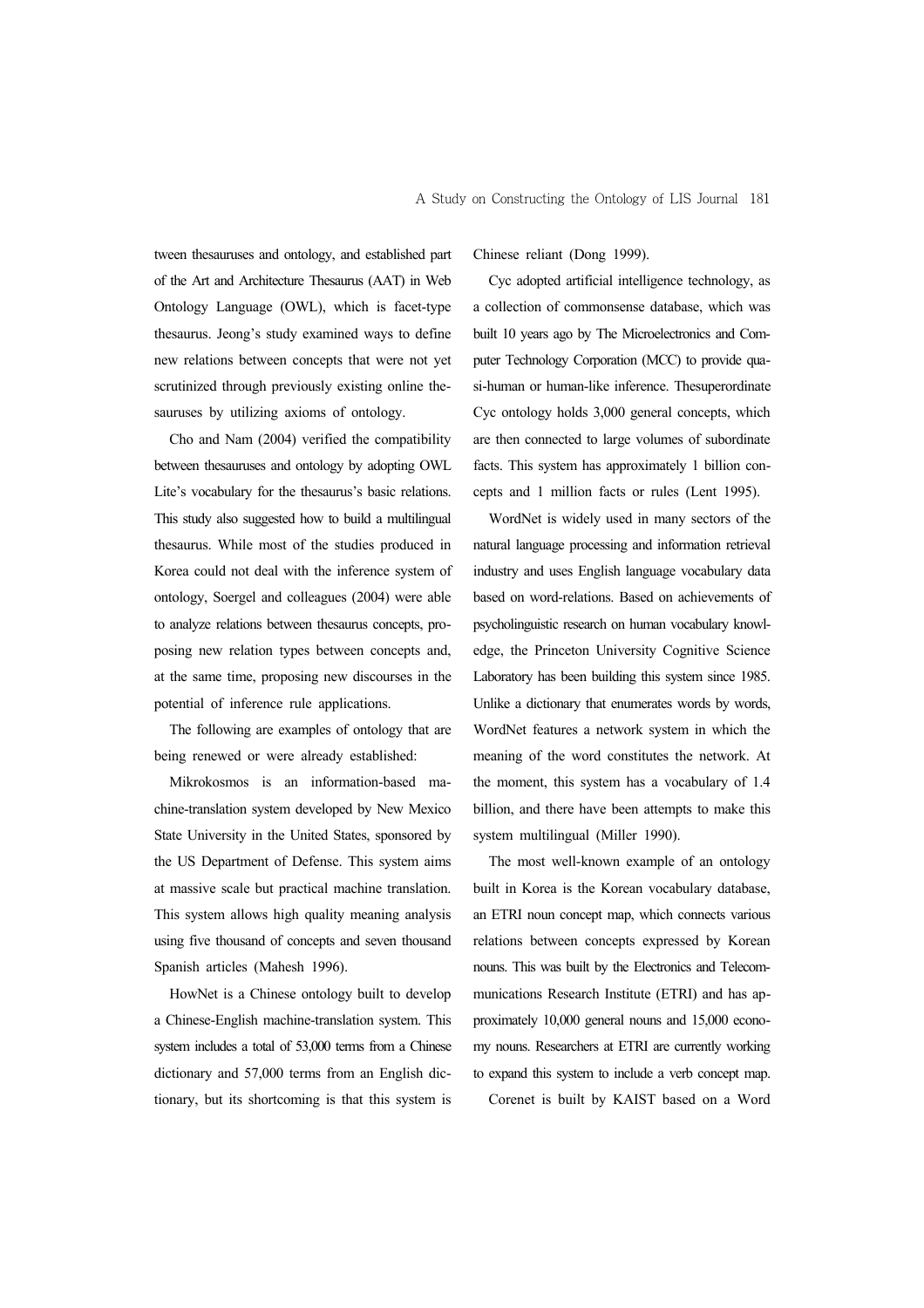List set from the National Institute for Japanese Language and Linguistics. This system connected meanings and concepts of words by setting up a concept system composed of lexical, semantic property systems, and connected significations and concepts of words. There are total of 2,938 hierarchical concepts and a total of 92,448 lexical and semantics (Choi 2001).

Kim's (2001) study is relevant to information science subjects. Kim established a simple ontology by utilizing previous ontology semantic information of research materials found at universities. Then, Kim studied whether and how relevant ontology could be mapped with Resource Description Framework (RDF) schema. However, Kim's study is concerned with RDF schema mapping methodology of ontology constructing materials, rather than focusing on the ontology itself, failing to provide in-depth analysis and insights for ontology construction.

On the other hand, Song (2002) established an ontology specifically for the field of information science and analyzed whether there is any difference in the efficiency of the semantic information of Song's own ontology compared to that of a thesaurus. Kwak (2005) proposed a basic model for establishing an ontology based on an information structure that is commonly shared by human. For this, Kwak scrutinized categories and relations of concepts as reported by humans. This study concluded that there was a difference between KDC or DDC structure and students' information structure, and that students' academic performance does influence information structure. These research studies provide information for building an ontology for the information science field.

## 3. Implementing Ontology

#### 3.1 Tool for Constructing Ontology

This study utilized the Protégé 4.1 Beta version (Protégé 2011) to implement an ontology. Protégé was developed by the Stanford Center for Medical Informatics Research at the Stanford University School of Medicine after 15 years of studies compiling information-based structure systems, which is supported by grant LM007885 from the United States National Library of Medicine; the National Science Foundation (NSF) and the Defense Advanced Research Projects Agency (DARPA) have also provided support for the Protégé project.

A key tendency in the latest development in ontology is expanding scopes of applicability so the technology can be used by a wider audience in a variety of industries. There are approximately one thousand projects that are using Protégé. Protégé is a free software, in accordance with the Mozilla Public License and has broad compatibility with other knowledge representation languages.

#### 3.2 Ontology Constructing Process

The target of ontology for this study is 189 scholarly articles published through the *Journal of the Korean Society for Information Management*, ex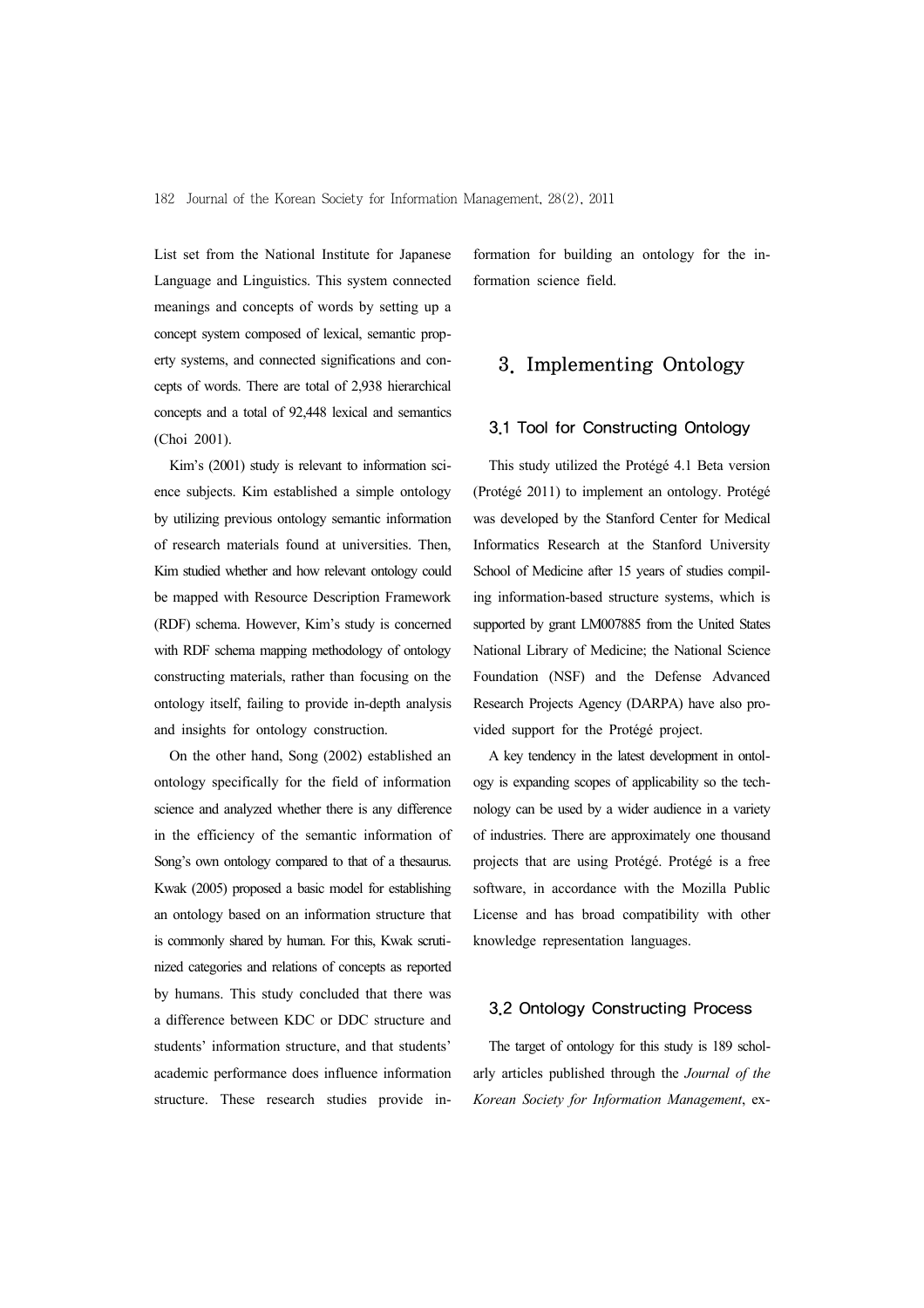tracted from the DBpia of Nuri Media. The database includes a bibliography of articles, contents, abstracts and author information in a meta-data format and also includes the original document information. This study constructed meta-data from all the meta-data except the original document information. To enhance convenience in building the ontology, Chinese characters were converted to Korean characters.

This study adopted Methontology, which is the most widely and generally used methodology when building an ontology. This methodology has sub-categories of ontology building stages including: specification, conceptualization, formalization, implication and maintenance. Among them, specification and conceptualization will be examined in below.

#### 3.2.1 Specification Stage

This stage is a preparation stage before building the ontology itself. This stage includes defining ontology usage and aim, scope, standardization stage and potential users.

#### 1) Ontology Usage and Aim

The Library and Information Science (LIS) field is complex and interdisciplinary, combining both characteristics of the science of a) Classification, an academic field that is developing relatively slowly and steadily, and b) Information Science or Information Services, an academic field that is evolving relatively quickly. In this respect, building an ontology for the LIS field would enable us to test whether this ontology could be adapted to other academic fields. In other words, the trials and errors found

or encountered in constructing the ontology for this specific yet complex field would inform others' attempts to build ontologies to be used for other complicated academic sectors. Furthermore, no one has yet implemented an ontology for the LIS field in Korea or abroad. Therefore, this study will critically guide later studies and will support further development in the information science industry.

#### 2) Ontology Construction Scope

This study targeted 189 scholarly articles published in the *Journal of the Korean Society for Information Management*. The database includes the articles' bibliography, contents, abstract and information on authors.

## 3) Ontology standardization stage and potential users

There are four stages of detailing the conceptualization, and all instances belong to a class, and the lowest class should have an instance, and the name of the peripheral class can be same as the name of the instance. The potential users are researchers, professors, or students who study LIS field and librarians as well.

#### 3.2.2 Conceptualization Stage

Conceptualization in Ontology means extracting comprehensive concepts that could represent common properties of certain phenomena or an object. Conceptualization is something of a process rather than end product. There are 11 subdivisions in the conceptualization stage of Methontology, but one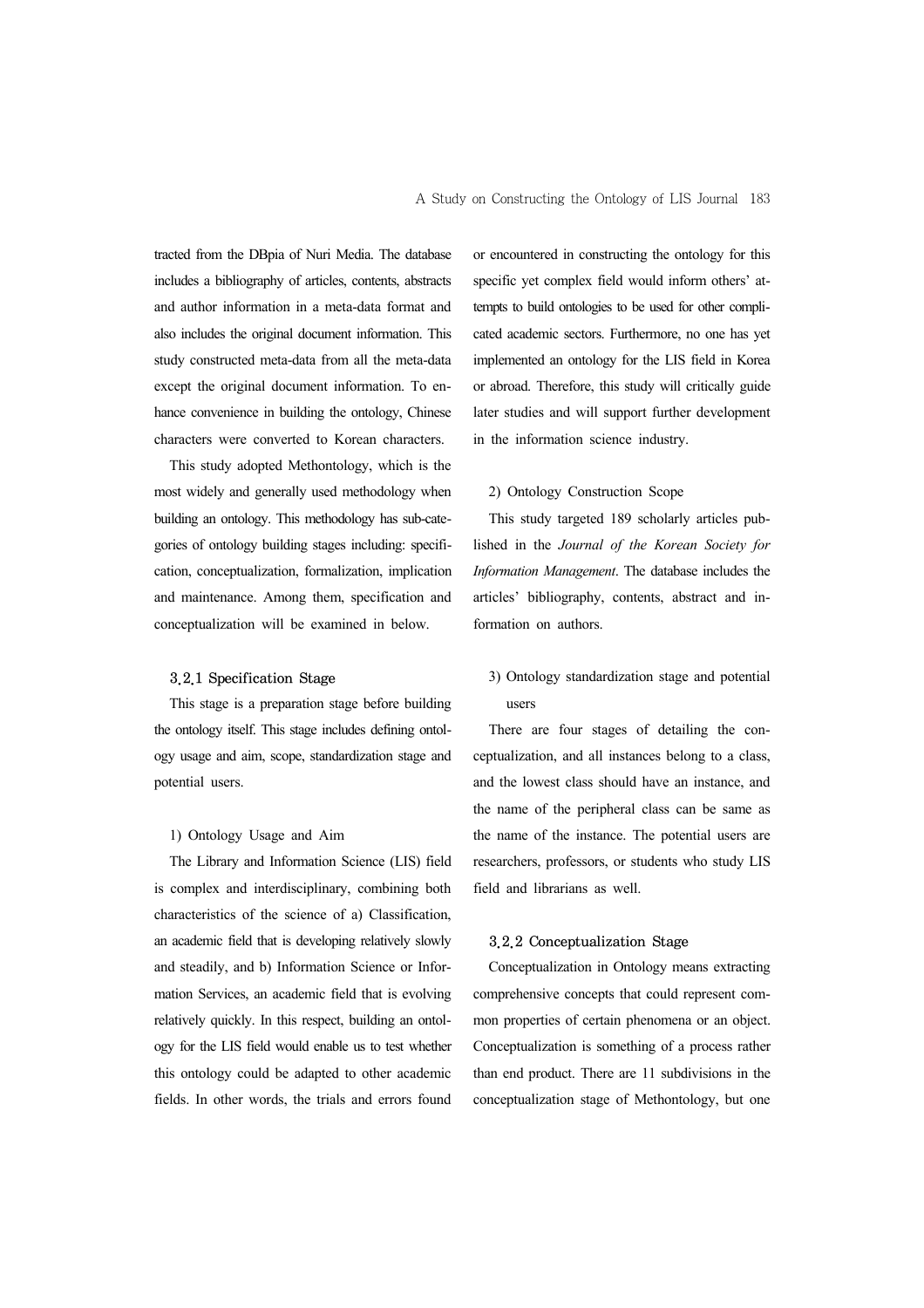doesn't have to go through every substage. This study went through 6 substages:

#### 1) Constructing the Glossary

The glossary includes all types and forms found in and belong to the domain, including any concept, instance, property, verb and any forms. This study enumerates terms/words found in the LIS field that builds up the ontology, excluding meaningless conjunctions, suffixes or special symbols.

#### 2) Concept Classification Tree

This is to define temporary relations included in the glossary. The relations between concepts are expressed by using subclass relations, relative prime relations and others (See Table 1).

#### 3) Building the Concept Lexicon

This process aims to express all concepts included in the domain to be built, including instances of class, concepts of class, property of instances, relations between concepts, synonyms, and disjoint paths and forms. This study included the name of concepts, synonyms, acronyms, relative primes and forms.

## 4) Building the Class Property Table This table concretely describs class properties ex-

pressed in the concept lexicon. The property of a class is described as the concept itself rather than as the instance of the concept. Therefore, the result includes name of concepts, possible value formats, numerical value evaluation units and precision of values.

#### 5) Instance Property Table

This is to further concretely describe the properties of instances expressed in the concept lexicon. The table declares the properties of instances toward the concept and the property of instances themselves, whilst also defining the value of the properties. In other words, the instance property table includes the name of the instance, name of the relevant classes, the name of the same instance (homonym) and the name of the instance in relative prime relation.

#### 6) Relations table

This stage concretely describes the relation between class and instance. The relations table's instance property in the LIS field table shows the name of relation, relevant class names, subclass name(s), mandatory and multiple choices. Please see below for an example of relation name.

#### <Table 1> Relation Table(Meanings of bibliography and concept's object property)

| Object Property | Domain     | Co-domain | Constraint | Meaning                                                        |
|-----------------|------------|-----------|------------|----------------------------------------------------------------|
| hasKevword      | Article ID | Keywords  | some       | Article ID Class has Keywords class as its constituent         |
| hasContents     | Article ID | Content   | some       | Article ID Class has Content class as its constituent          |
| hasJournal      | Article ID | Journal   | exactly 1  | Article ID Class has only one Journal class as its constituent |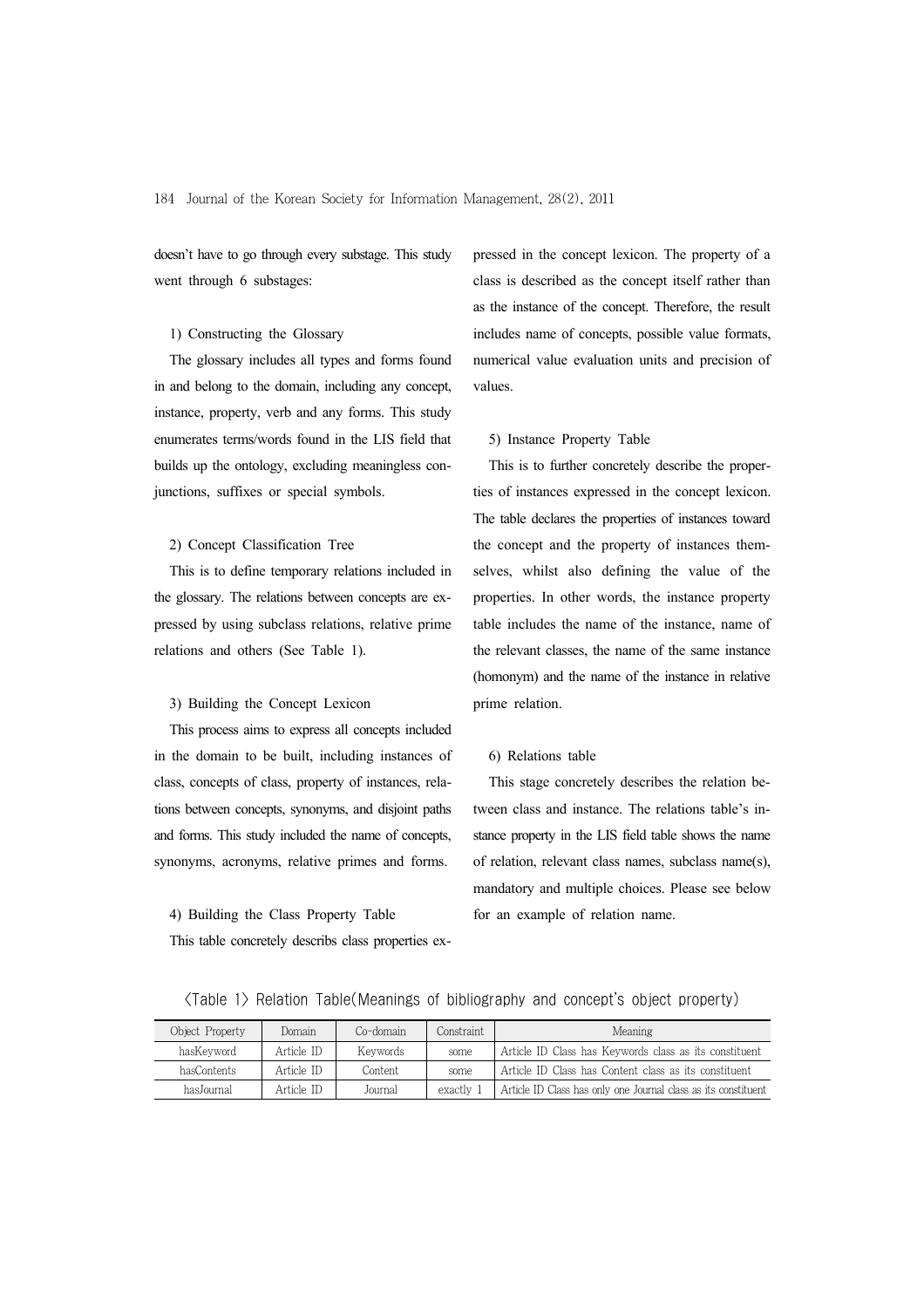## A Study on Constructing the Ontology of LIS Journal 185

| Object Property    | Domain      | Co-domain       | Constraint | Meaning                                                                   |  |
|--------------------|-------------|-----------------|------------|---------------------------------------------------------------------------|--|
| hasNumber          | Journal     | No.             | exactly 1  | Journal Class has only one No. class as its constituent                   |  |
| hasVolum           | Journal     | Vol.            | exactly 1  | Journal Class has only one Vol, class as its constituent                  |  |
| hasPage            | Journal     | Page            | exactly 1  | Journal Class has only one Page class as its constituent                  |  |
| hasJournalName     | Journal     | JournalName     | exactly 1  | Journal Class has only one JournalName class as its<br>constituent        |  |
| hasJournalName En  | JournalName | JournalName En  | exactly 1  | JournalName Class has only one JournalNameEn class as<br>its constituent  |  |
| hasJournalName Kor | JournalName | JournalName Kor | exactly 1  | JournalName Class has only one JournalNameKor class as<br>its constituent |  |
| hasTitle           | Article ID  | Title           | exactly 1  | Article ID Class has only one Title class as its constituent              |  |
| hasTitle En        | Title       | Title En        | exactly 1  | Title Class has only one TitleEn class as its constituent                 |  |
| hasTitle Kor       | Title       | Title Kor       | exactly 1  | Title Class has only one Title Kor class as its constituent               |  |
| hasAuthor          | Article ID  | Author          | some       | Article ID Class has Author class as its constituent                      |  |
| hasName            | Author      | Name            | some       | Author Class has Name class is its constituent                            |  |
| hasAuthorName En   | Name        | AuthorName En   | some       | Name Class has AuthorNameEn class as its constituent                      |  |
| hasAuthorName Kor  | Name        | AuthorName Kor  | some       | Name Class has AuthorNameKor class as its constituent                     |  |
| hasEmail           | Author      | Email           | exactly 1  | Author Class has only one Email class as its constituent                  |  |
| hasAffiliation     | Author      | Affiliation     | some       | Author Class has Affiliation class as its constituent                     |  |
| hasAbstract        | Article ID  | Abstract        | exactly 1  | Article ID Class has only one Abstract class as its constituent           |  |
| hasAbstract En     | Abstract    | Abstract En     | exactly 1  | Abstract Class has only one Abstract En class as its<br>constituent       |  |
| hasAbstract Kor    | Abstract    | Abstract Kor    | exactly 1  | Abstract Class has only one Abstract Kor class as its<br>constituent      |  |
| hasPublication     | Article ID  | Publication     | exactly 1  | Article ID Class has only one Publication class as its<br>constituent     |  |
| hasPublisher       | Publication | Publisher       | exactly 1  | Publication Class has only one Publisher class as its<br>constituent      |  |
| hasYear            | Publication | Year            | exactly 1  | Publication Class has only one Year class as its constituent              |  |
| hasInfluence       | Domain      | Domain          | some       | Domain Class has Domain class as its constituent                          |  |
| AnalyzedBy         | Domain      | Domain          | some       | Domain Class has Domain class as its constituent                          |  |
| AppliedTo          | Domain      | Domain          | some       | Domain Class has Domain class as its constituent                          |  |
| ComponentOf        | Domain      | Domain          | some       | Domain Class has Domain class as its constituent                          |  |
| HeadedBy           | Domain      | Domain          | some       | Domain Class has Domain class as its constituent                          |  |
| InfluencedBy       | Domain      | Domain          | some       | Domain Class has Domain class as its constituent                          |  |
| MeasuredBy         | Domain      | Domain          | some       | Domain Class has Domain class as its constituent                          |  |
| OperatedBy         | Domain      | Domain          | some       | Domain Class has Domain class as its constituent                          |  |
| Usingby            | Domain      | Domain          | some       | Domain Class has Domain class as its constituent                          |  |
| RelatedTo          | Domain      | Domain          | some       | Domain Class has Domain class as its constituent                          |  |
| ResultOf           | Domain      | Domain          | some       | Domain Class has Domain class as its constituent                          |  |
| hasComponent       | Domain      | Domain          | some       | Domain Class has Domain class as its constituent                          |  |
| hasExample         | Domain      | Domain          | some       | Domain Class has Domain class as its constituent                          |  |
| hasFunction        | Domain      | Domain          | some       | Domain Class has Domain class as its constituent                          |  |
| hasMember          | Domain      | Domain          | some       | Domain Class has Domain class as its constituent                          |  |
| hasResult          | Domain      | Domain          | some       | Domain Class has Domain class as its constituent                          |  |
| hasUsed            | Domain      | Domain          | some       | Domain Class has Domain class as its constituent                          |  |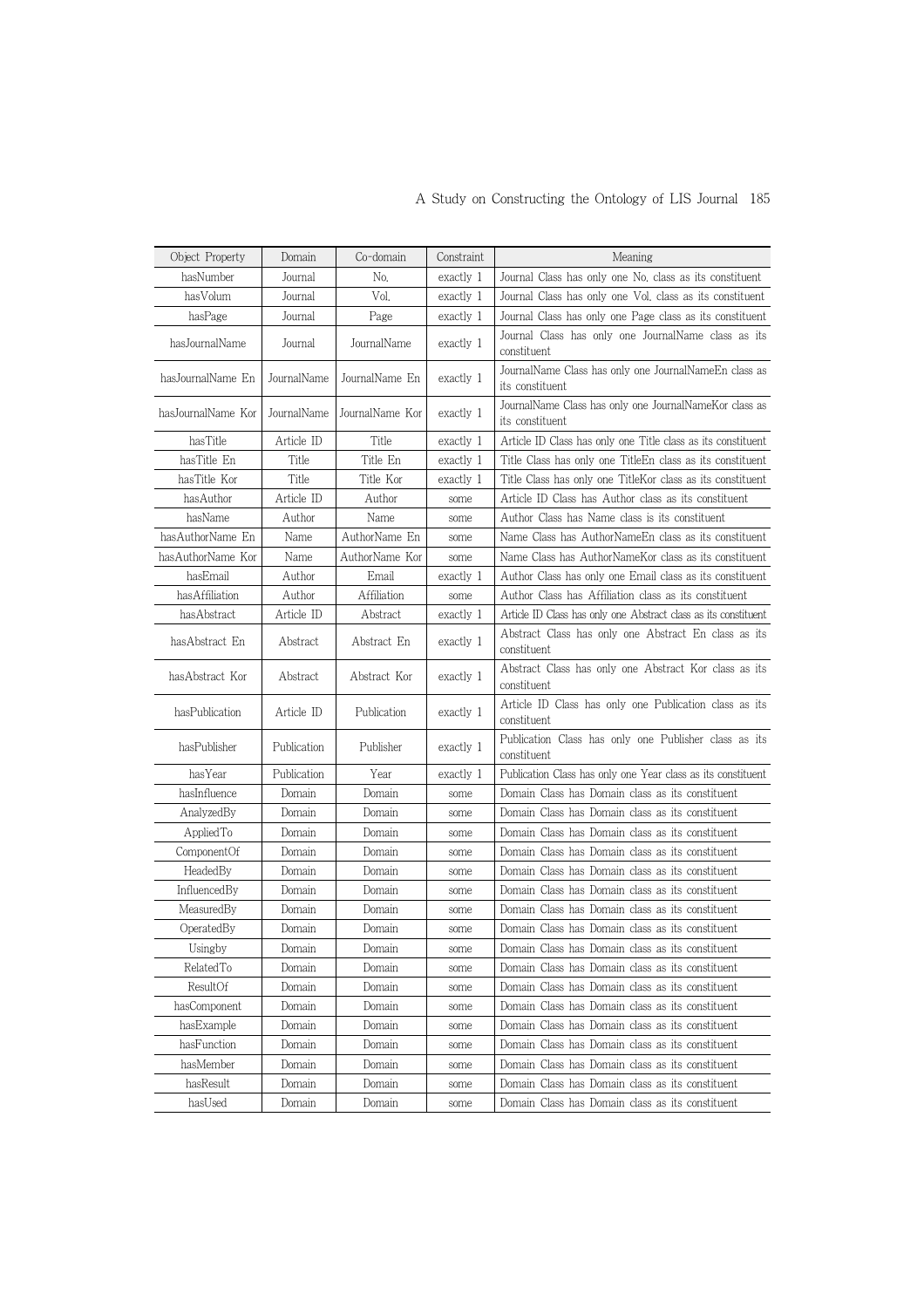#### 3.3 Ontology Construction Results

Figure 1 and Figure 2 show the ontology structure established for this thesis. Figure 1 shows the ontology structure for the bibliography information of the journal articles, and Figure 2 shows the concept ontology (domain ontology). The bibliographic ontology describes information and relations of the journal articles, also showing property and property relations for the journal articles to enable search. The concept ontology referenced the Korean Decimal Classification (KDC), thesauruses of LIS and related fields and previously developed ontologies from similar science fields to find out the relations among concepts.



<Figure 1> Ontology for Bibliography



<Figure 2> Example of Concept Ontology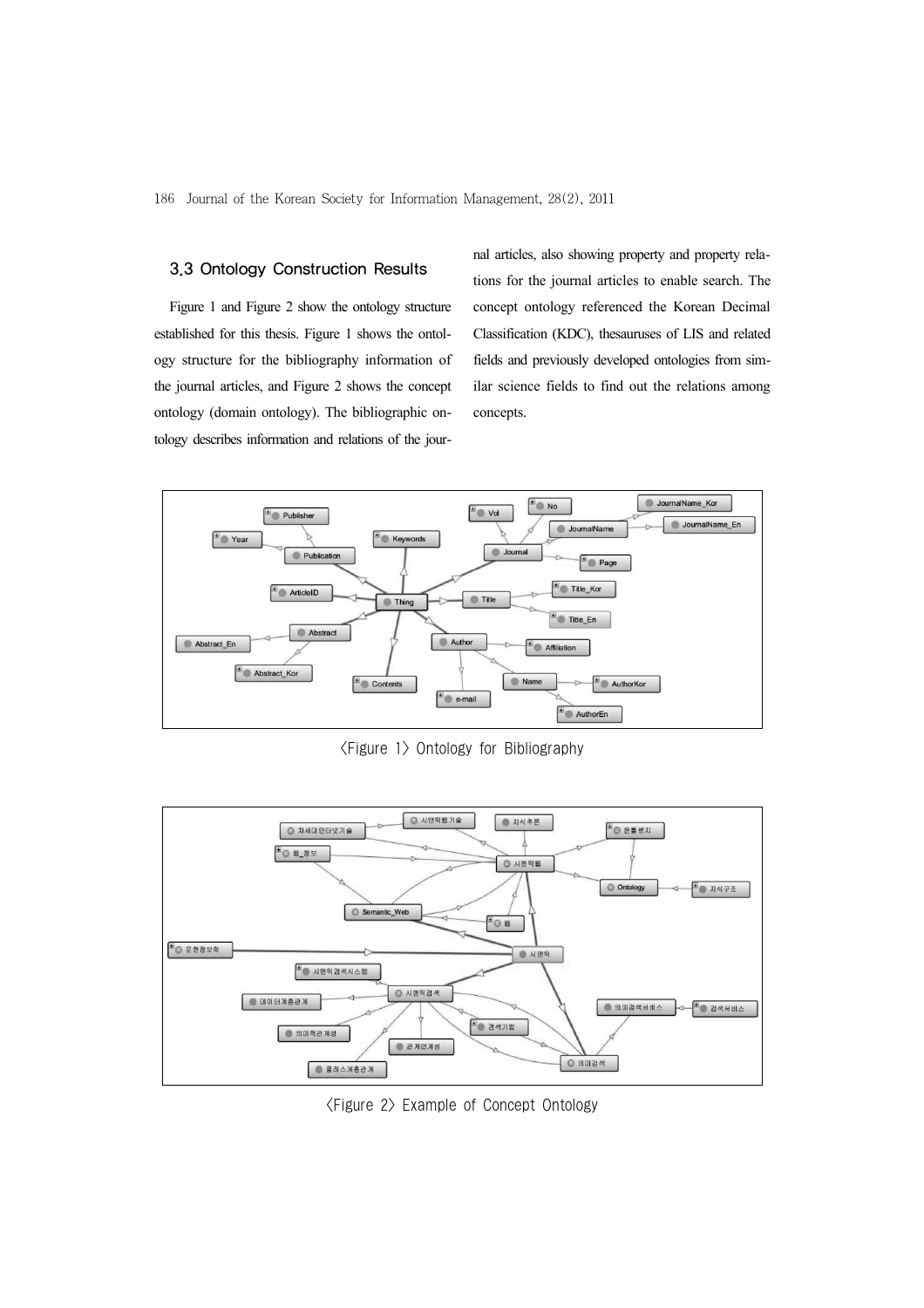# 4. Ontology's Performance Evaluation

#### 4.1 Data Structure

Experimental data is composed of 189 cases of journal data published in the *Journal of the Korean Society for Information Management* for a three-year span. This summary information shows bibliography information for individual articles including the title

of the journal article (Table 2).

Based on this, an ontology in XML format was produced, and the relation between the XML tag and the OWL article ontology was induced based on the relation table seen in Table 1. Also, each individual class defines the property that expresses the relation with other classes and also describes the limits of instance that comprise the relevant class. This is called class description, and Figure 3 is an example of this.

|  |  |  |  |  | <table 2=""> Journal Date Structure Example</table> |  |
|--|--|--|--|--|-----------------------------------------------------|--|
|--|--|--|--|--|-----------------------------------------------------|--|

| 논문ID  | 824138                                                                                                                                                                                                                                                                                                                                                                                                                                                                                                                                                                                                                                                                                                                                                                                                                                                                                                                                                                                                                                                                                                                                                                                                                                                                                                                                                                                                                                 |                                                                                         |  |  |  |
|-------|----------------------------------------------------------------------------------------------------------------------------------------------------------------------------------------------------------------------------------------------------------------------------------------------------------------------------------------------------------------------------------------------------------------------------------------------------------------------------------------------------------------------------------------------------------------------------------------------------------------------------------------------------------------------------------------------------------------------------------------------------------------------------------------------------------------------------------------------------------------------------------------------------------------------------------------------------------------------------------------------------------------------------------------------------------------------------------------------------------------------------------------------------------------------------------------------------------------------------------------------------------------------------------------------------------------------------------------------------------------------------------------------------------------------------------------|-----------------------------------------------------------------------------------------|--|--|--|
| 한글제목  | 인터넷 지식거래소와 저작권에 관한 연구                                                                                                                                                                                                                                                                                                                                                                                                                                                                                                                                                                                                                                                                                                                                                                                                                                                                                                                                                                                                                                                                                                                                                                                                                                                                                                                                                                                                                  |                                                                                         |  |  |  |
| 영문제목  |                                                                                                                                                                                                                                                                                                                                                                                                                                                                                                                                                                                                                                                                                                                                                                                                                                                                                                                                                                                                                                                                                                                                                                                                                                                                                                                                                                                                                                        |                                                                                         |  |  |  |
| 저자    | A Study on Internet Knowledge Markets and Copyright Issues in Korea                                                                                                                                                                                                                                                                                                                                                                                                                                                                                                                                                                                                                                                                                                                                                                                                                                                                                                                                                                                                                                                                                                                                                                                                                                                                                                                                                                    |                                                                                         |  |  |  |
|       | 노영희<br>Younghee Noh                                                                                                                                                                                                                                                                                                                                                                                                                                                                                                                                                                                                                                                                                                                                                                                                                                                                                                                                                                                                                                                                                                                                                                                                                                                                                                                                                                                                                    |                                                                                         |  |  |  |
| 출판사항  | 출판사                                                                                                                                                                                                                                                                                                                                                                                                                                                                                                                                                                                                                                                                                                                                                                                                                                                                                                                                                                                                                                                                                                                                                                                                                                                                                                                                                                                                                                    | 정보관리학회                                                                                  |  |  |  |
|       | 출판년                                                                                                                                                                                                                                                                                                                                                                                                                                                                                                                                                                                                                                                                                                                                                                                                                                                                                                                                                                                                                                                                                                                                                                                                                                                                                                                                                                                                                                    | 2007. 3. 1                                                                              |  |  |  |
|       | 궈                                                                                                                                                                                                                                                                                                                                                                                                                                                                                                                                                                                                                                                                                                                                                                                                                                                                                                                                                                                                                                                                                                                                                                                                                                                                                                                                                                                                                                      | 제 24권                                                                                   |  |  |  |
| 저널정보  | 호                                                                                                                                                                                                                                                                                                                                                                                                                                                                                                                                                                                                                                                                                                                                                                                                                                                                                                                                                                                                                                                                                                                                                                                                                                                                                                                                                                                                                                      | 제 1호                                                                                    |  |  |  |
|       | 페이지                                                                                                                                                                                                                                                                                                                                                                                                                                                                                                                                                                                                                                                                                                                                                                                                                                                                                                                                                                                                                                                                                                                                                                                                                                                                                                                                                                                                                                    | $121 - 145$                                                                             |  |  |  |
| 주제키워드 |                                                                                                                                                                                                                                                                                                                                                                                                                                                                                                                                                                                                                                                                                                                                                                                                                                                                                                                                                                                                                                                                                                                                                                                                                                                                                                                                                                                                                                        | 지식거래소: 저작권법: 학술지: 논문: knowledge market: copyright law: thesis article: academic journal |  |  |  |
| 초록    | 본 연구는 현재 상업적인 지식거래소를 통해서 유통되고 있는 다양한 유형의 지식콘테츠들의 저작권 무제를<br>저작권법에 비추어 분석하고 있다. 지식거래소에 정보를 제공하는 주체는 수많은 개인, 원문DB제공업체,<br>국가 및 공공기관. 출판사 등 매우 다양하다. 그러나 이러한 정보제공주체와 지식거래소간에 이루어지는<br>저작물의 상업적인 거래에서 정작 원저작자인 개인 저자들은 빠져있다는 점을 주목할 필요가 있다. 원칙적으로<br>모든 저작물의 저작권은 원저작자에게 있으며 원저작자가 저작권 이양 동의서를 통하여 2차적 저작물 생성권<br>등을 포함한 모든 권리를 양도하지 않는 이상 저작물의 디지털화. 원문DB화 및 지식거래소를 통한 유통<br>등은 저작권에 위배된다는 결론을 내릴 수 있다.<br>This study aims to identify copyright issues regarding the knowledge content currently circulated<br>through knowledge exchange markets in the Republic of Korea. The content providers of knowledge<br>exchange markets comprise government : public institutions, full-text database companies, publishers<br>and individuals. It is worth noting that commercial trade of copyrighted content or material among<br>academic journals, database companies and knowledge exchange markets essentially exclude individual<br>authors who are the actual copyright holders. In principle, the original author owns the copyright<br>whether it has an explicit notice or not. Unless the author/owner officially agrees to transfer the<br>copyright including the right for so-called "derivative works", content-making based or derived from<br>the copyrighted material, digitalization of the copyrighted work as well as its registration on full-text<br>database and circulation through knowledge markets are illegal. |                                                                                         |  |  |  |
| URL   |                                                                                                                                                                                                                                                                                                                                                                                                                                                                                                                                                                                                                                                                                                                                                                                                                                                                                                                                                                                                                                                                                                                                                                                                                                                                                                                                                                                                                                        | http://dbpia.co.kr/view/ar_view.asp?arid=824138                                         |  |  |  |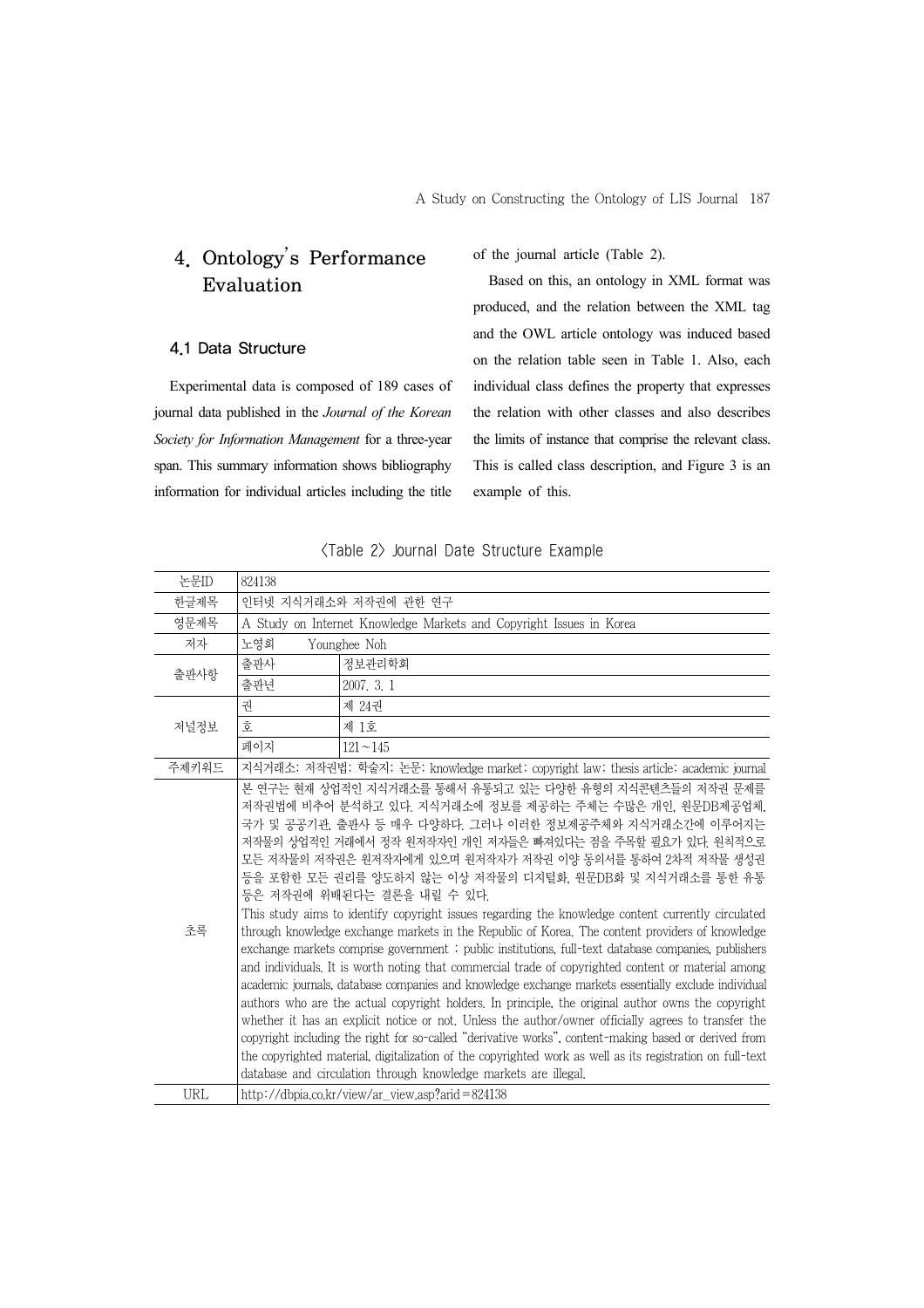

<Figure 3> Example of Class Description for Bibliography Ontology

#### 4.2 System Structure

The system structure for building the ontology for LIS is shown in Figure 4. The first step is to extract normalized bibliography information from the original through a parser and field analyzer to produce the ontology. The concept ontology was manually established, and the bibliography ontology was automatically constructed to produce the OWL concept ontology and the OWL bibliography ontology, respectively. To evaluate the performance, a Lucene automatic indexer was used to compile index files for full-text retrieval.

To evaluate the performance of the ontology constructed through this study, searches were made targeting the ontology and index file, each created by different methodologies. Lucene was chosen to search the general inverted index file. The Lucene search engine (2011) is an open-source search engine which enables index compilation and full-text searches by utilizing 100% Java. The Lucene search engine is the result of Apache's Jakarta project (Lucene 2011) and is developed in many different sources such as C, .net or Ruby, even though it started as Java. Lucene is one of the very famous search engines and is widely adopted in various known service sites such as Twitter.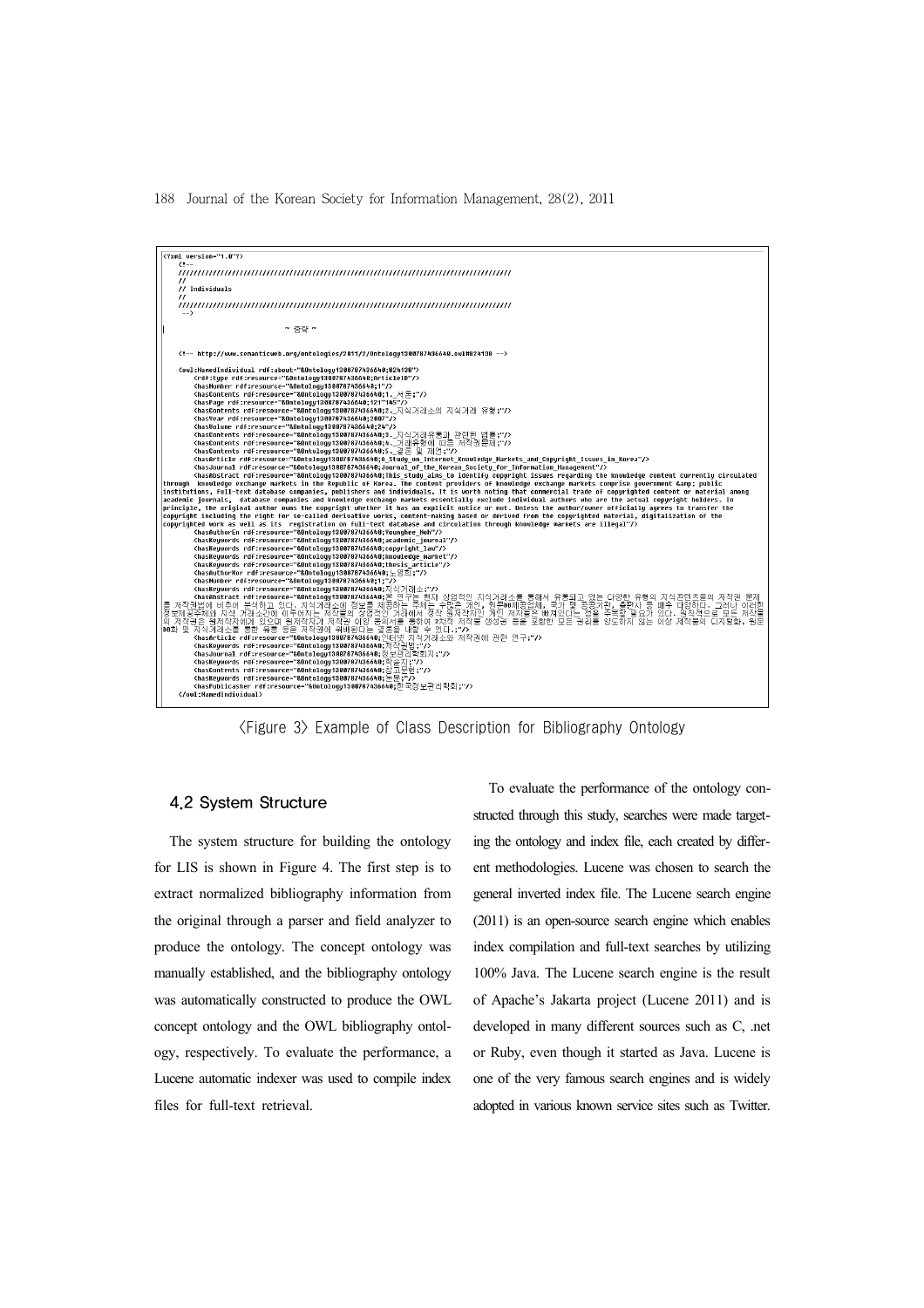A Study on Constructing the Ontology of LIS Journal 189



<Figure 4> Concept Ontology and Inverted Index File Constructing Process

Jena was used to evaluate the ontology. Jena is a Java framework designed to develop network-based framework applications and provides RDF, RDFS, OWL and SPARQL programming environments, including a rule-based inference engine. Jena's framework includes RDF API (Carroll et al. 2004; Kevin et al. 2003). Also, SPARQL includes the Semantic Web data access protocol and RDF query language. SPARQL is a SQL-like language type, preceded by RDQL. SPARQL has a Terse RDF triple language-based (Turtle-based) graph pattern grammar structure.

## 4.3 Performance Comparison Evaluation Result

This study compared the performance of the knowledge base of an ontology using the Jena search engine with the performance of an inverted index file using the Lucene search engine; then, the results were compared as shown in Table 3 and Figure 5.

As for the precision rate, keyword searches showed higher performance than semantic searches by 12.8%, meaning that there was no significant difference in precision rate between the two engines. As for the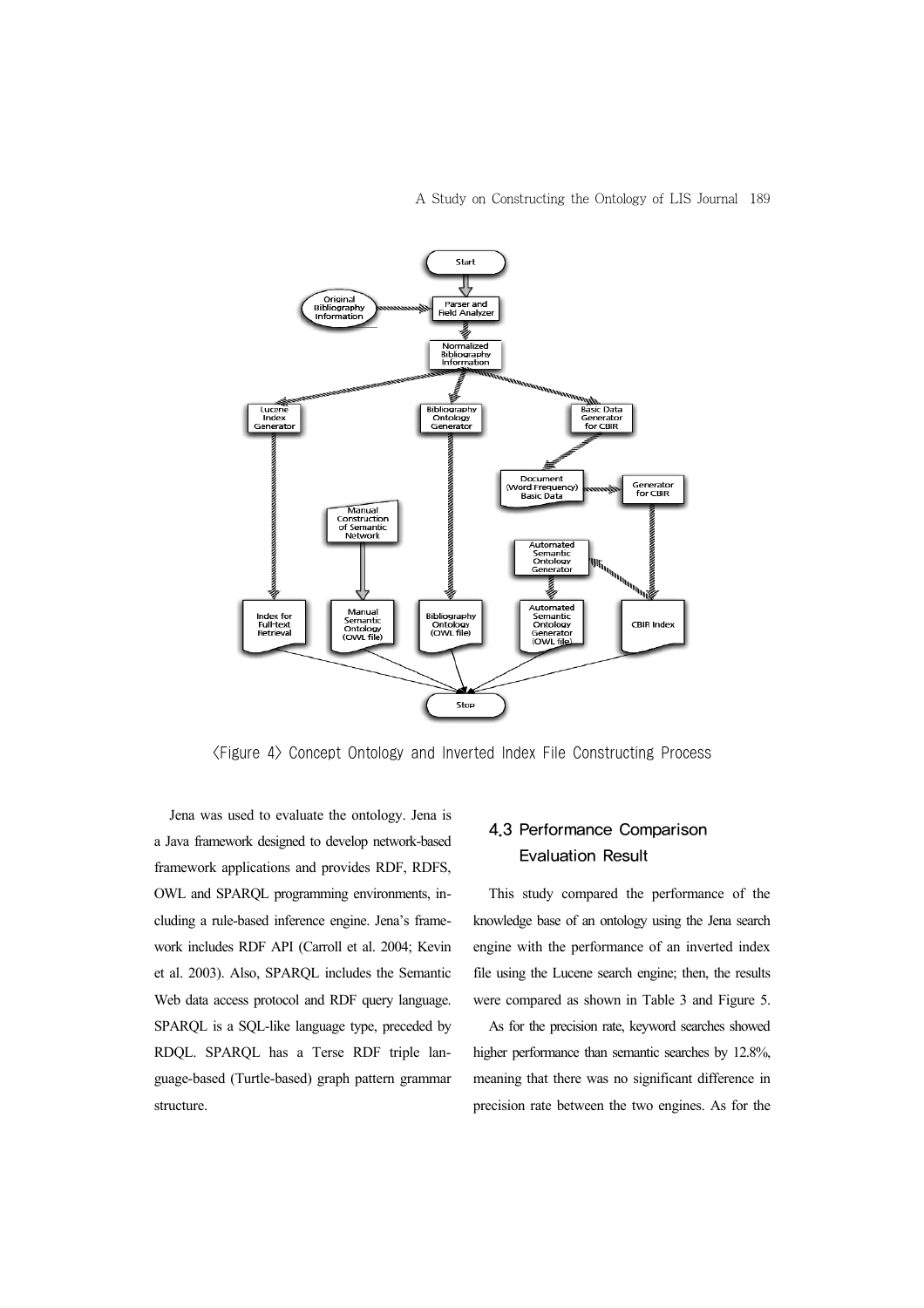| Query            |                   | Recall             | Precision         |                    |  |
|------------------|-------------------|--------------------|-------------------|--------------------|--|
|                  | Keyword Retrieval | Semantic Retrieval | Keyword Retrieval | Semantic Retrieval |  |
| 1                | 100               | 100                | 75                | 100                |  |
| $\overline{2}$   | 66.67             | 100                | 50                | 50                 |  |
| $\sqrt{3}$       | 50                | 100                | 100               | 100                |  |
| $\overline{4}$   | 60                | 60                 | 100               | 100                |  |
| 5                | 42.86             | 42,86              | 100               | 100                |  |
| $\,6\,$          | 50                | 50                 | 100               | 100                |  |
| $\overline{7}$   | 50                | 50                 | 50                | 100                |  |
| $8\,$            | $20\,$            | 20                 | 100               | 2.27               |  |
| $\boldsymbol{9}$ | 100               | 100                | 100               | 100                |  |
| $10\,$           | 33,33             | 66.67              | 100               | 40                 |  |
| 11               | 100               | 100                | 100               | 100                |  |
| 12               | 100               | 100                | 100               | 100                |  |
| 13               | 100               | 100                | 100               | 100                |  |
| 14               | 25                | 25                 | 100               | 100                |  |
| 15               | 8.33              | 8.33               | 100               | 100                |  |
| 16               | $20\,$            | 20                 | 100               | 100                |  |
| 17               | 66.67             | 66,67              | 100               | 66,67              |  |
| 18               | 33,33             | 50                 | 100               | 100                |  |
| 19               | $\left( \right)$  | 50                 | $\left( \right)$  | 100                |  |
| $20\,$           | 73,33             | 80                 | 100               | 80                 |  |
| Average          | 54.98             | 64.48              | 88.75             | 86,95              |  |

 <Table 3> Performance Evaluation Comparison Table for Keyword Search and Semantic Search Results



 <Figure 5> Performance Evaluation Comparison Diagram for Keyword Search and Semantic Search Results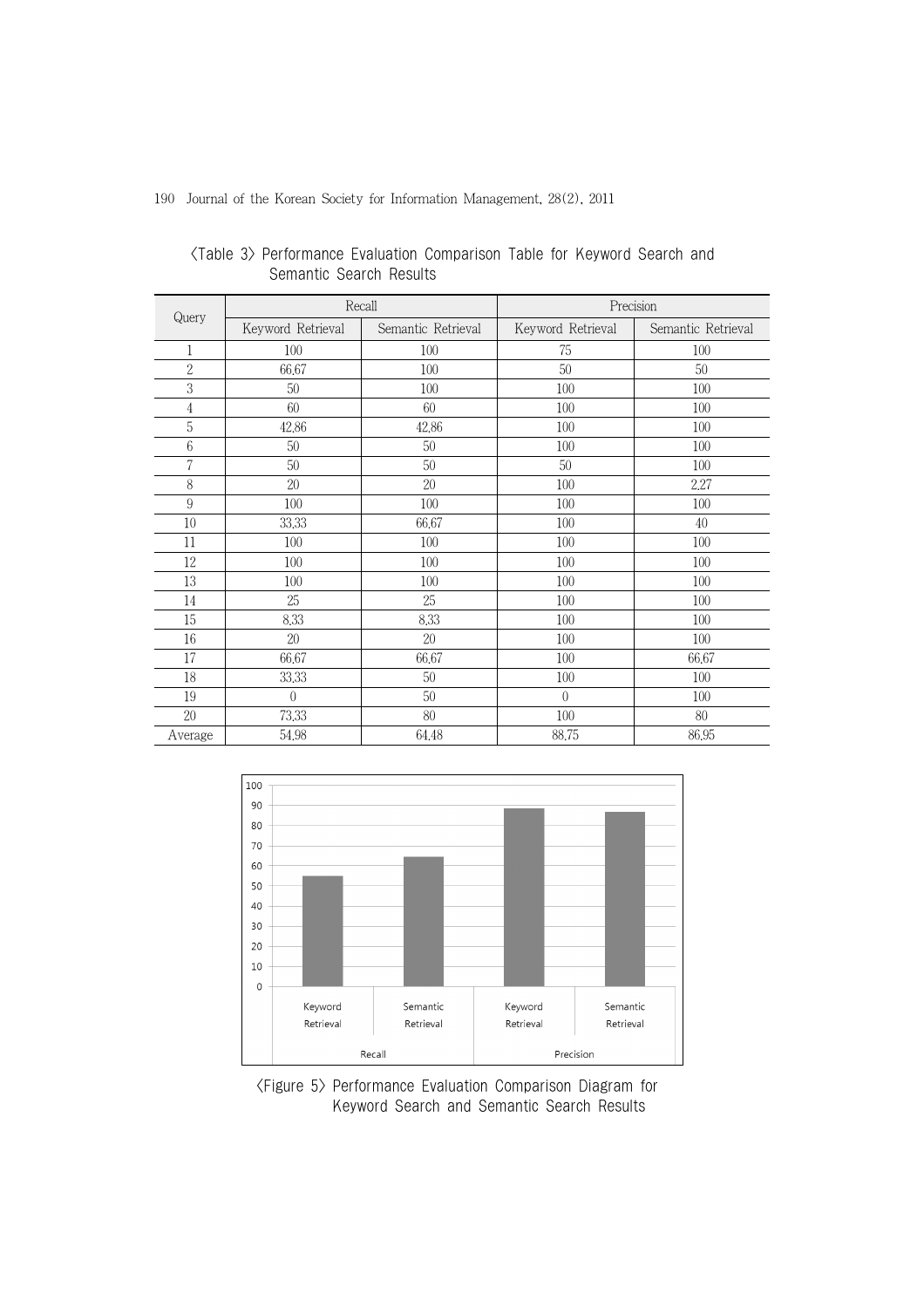recall rate, the semantic searches showed higher performance then keyword searches by 9.5% ; this was because semantic searches expanded the concepts, retrieving relevant subject words as query words.

## 5. Discussion and Conclusion

This study constructed an ontology for scholarly journal articles and evaluated its performance to see whether it could be expanded and adopted to large scale scholarly journals. The performance of the triple structured ontology was compared with that of inverted index file system, which is now most widely used. The ontology target for this study was 189 cases of scholarly journal articles published in the *Journal of the Korean Society for Information Management*, extracted from the DBpia of Nuri Media. The database included a bibliography of the articles, contents, abstracts and author's information in a meta-data format and also included original document information. This study constructed meta-data with all the meta-data except the original document information. To enhance convenience in building the ontology, Chinese characters were converted to Korean ones.

The first step was to extract normalized bibliography information from the original through a parser

and field analyzer to produce the ontology. The concept ontology was manually established, and the bibliography ontology was automatically constructed to produce an OWL concept ontology and an OWL bibliography ontology, respectively. To evaluate the performance, a Lucene automatic indexer was used to compile index files for full-text retrieval. This study compared the performance of the knowledge base of the ontology, using the Jena search engine with the performance of an inverted index file using the Lucene search engine.

For the overall analysis of the performance evaluation comparison, the Lucene search engine excelled in precision but showed a low recall rate because it doesn't extend semantics. Therefore, it is appropriate for massive scale databases that require fast search results. On the other hand, the Jena search engine showed a high recall rate because semantics could be extended based on triple relations; however, it was a bit time consuming when preparing the framework to extend concepts from OWL.

This study manually constructed an ontology, and the limit of such manual implementation is difficulty in efficiently constructing knowledge information with resources from various industries in a semantic network format. Therefore, future research should focus on how to build an efficient semantic network (ontology) to enable related searches of the semantic network base.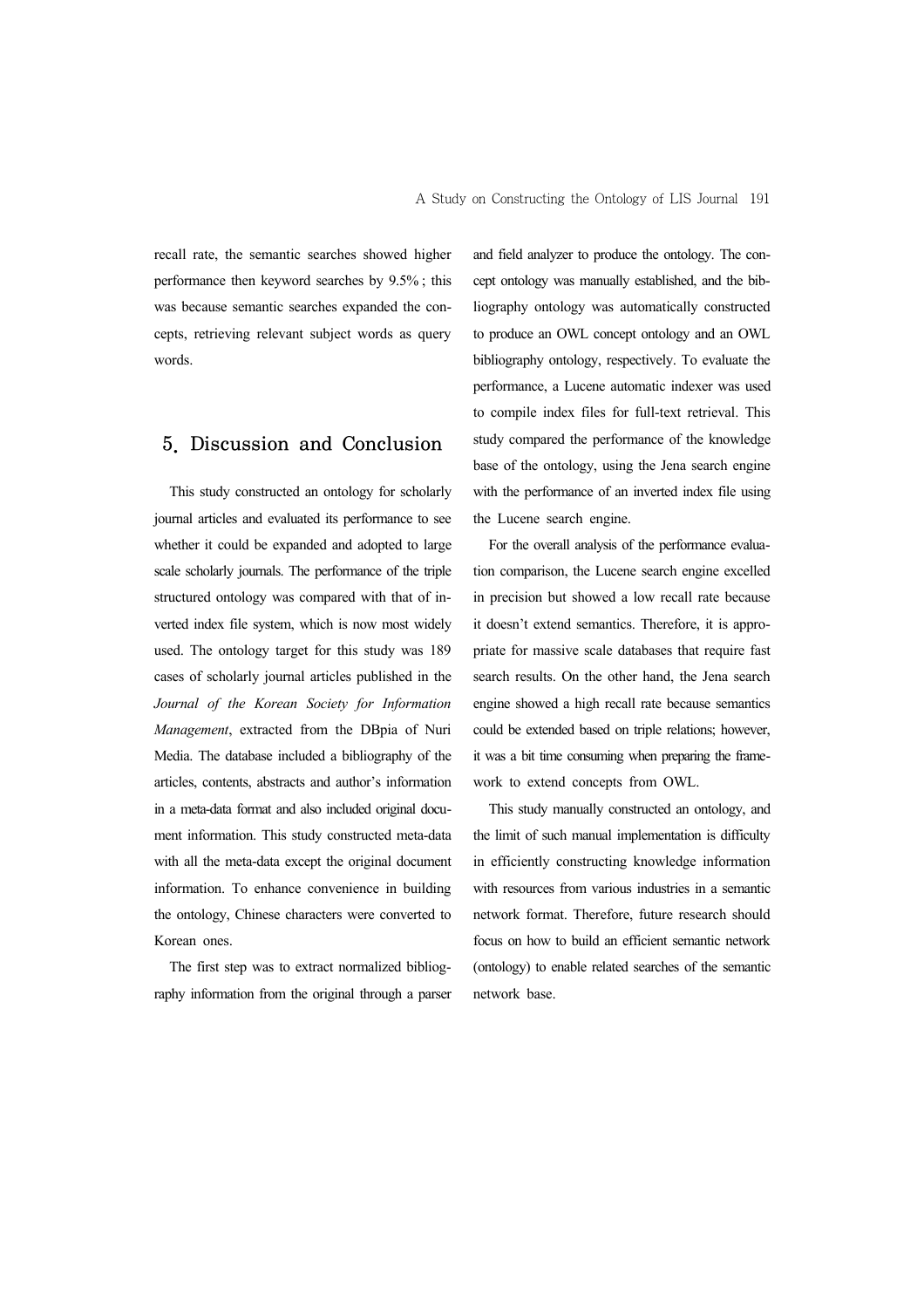# References

- Carroll, J. J., L. Dickinson, C. Dollin, D. Reynolds, A. Seaborne, A., and K. Wilkinosn. 2004. "Jena: Implementing the semantic web recommendations." *Proceedings of the 13th International World Wide Web Conference*, New York. 74-83.
- Cho, Hyun-Yang and Young-Joon Nam. 2004. "A study on the interchangeability between a thesaurus and an ontology." *Journal of the Korean Society for Information Management*, 21(4): 27-47.
- Chung, Hee-Joon, Myong-Hwan Yoo, Kang-Chang Lee, Jae-Hong Min, and In-Seong Chung. 2002. "Design of ontology system for the semantic web." *Korea Information Processing Society*, 9(2): 23-25.
- Cranefield, S., Stefan Haustein, and Martin Purvis. 2001. "UML-Based ontology modelling for software agents." *The Information Science Discussion Paper Series*.
- Cui, Juntao, Jiamao Liu, Yujin Wu, and Ning Gu. 2004. "An ontology modeling method in semantic composition of web services." *Proceedings of the IEEE International Conference on E-Commerce Technology for Dynamic E-Business* (CEC-East'04).
- Dong, Z. and Q. Dong. 1999. "HowNet." [cited 2009. 12.30].

<http://www.keenage.com/zhiwang/e\_zhiwa ng.html>.

- Ðuric, D., Gaševic, D., and Devedžic, V. 2005. "Ontology modeling and MDA." *Journal of Object Technology*, 4(1): 109-128.
- Han, Sang-Kil. 1999. "A study on the basic term relationship of thesaurus." *Korea Library and Information Science Society*, 30(4): 107-136.
- Han, Sung-kook and Hyun-sil Lee. 2007. "Architectural reference model for semantic library." *Journal of the Korean Society for Information Management*, 24(1): 75-101.
- Jeong, Do-Heon and Tae-Soo Kim. 2003. "A study on the thesaurus-based ontology system for the semantic web." *Journal of the Korean Society for Information Management*, 20(3): 155-176.
- Kevin, W., C. Sayers, and H. Kuno. 2003. "Efficient RDF storage and retrieval in Jena2." *Proceedings of First International Workshop on Semantic Web and Databases*, 131-151.
- Kim, Su-Kyoung and Kee-Hong Ahn. 2008. "Web ontology modeling based on description logic and SWRL." *Journal of the Korean Society for Information Management*, 25(1): 149-171.
- Kim, Tae-Soo. 2001. "A study on the development of thesaurus using terminological definitions." *Journal of the Korean Society for Information Management*, 18(2): 231-254.
- Kim, Yi-Ran. 2001. *(A) Study on the Creation of RDF Schema Using the Semantic of Ontology*. Master's Thesis, Yonsei University Graduate